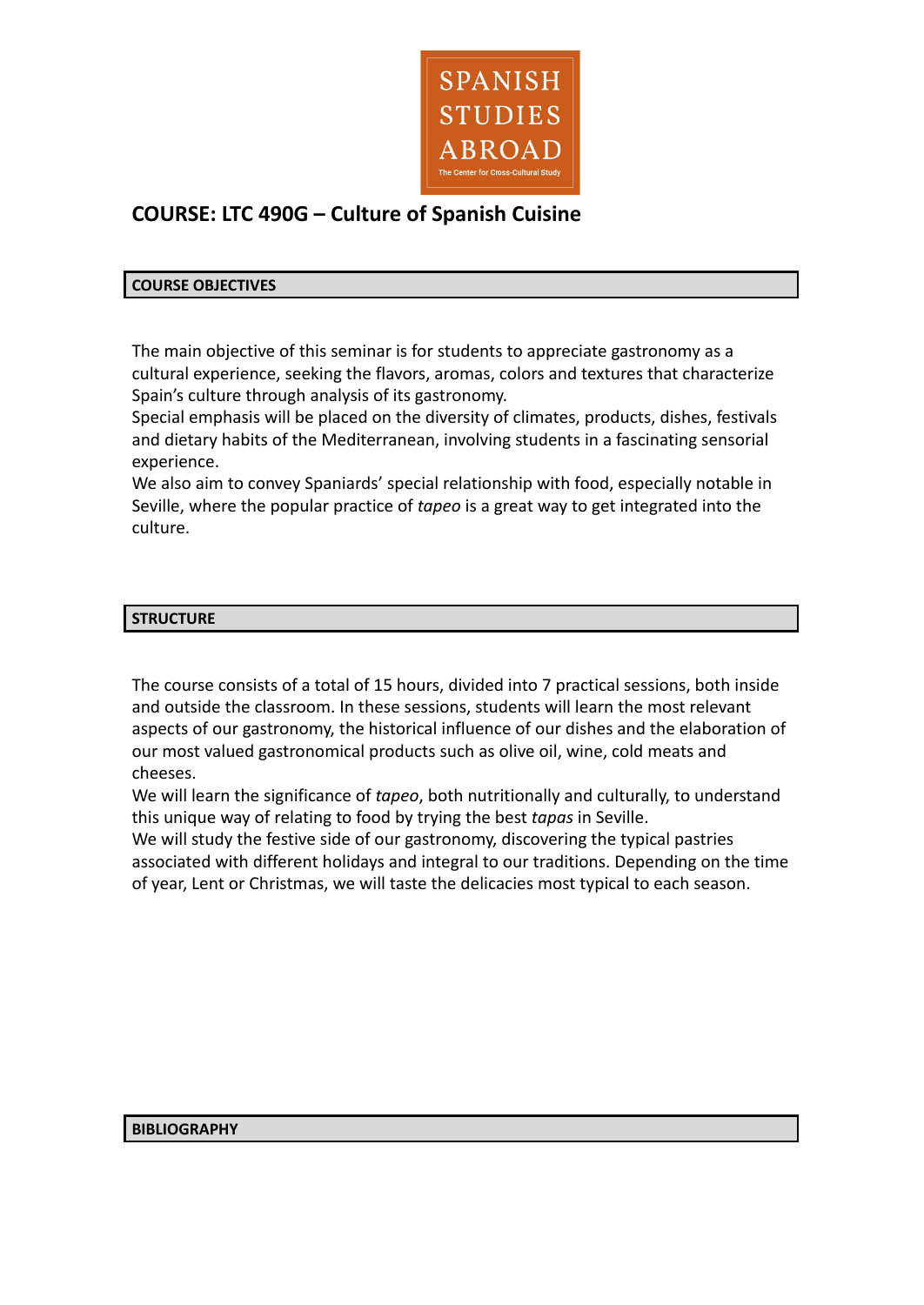ARBELOS, CARLOS. Gastronomía de las tres culturas. Granada: Caja Granada, 2004.

BARBA, LLUIS MANEL. La cata de vinos. Barcelona: Grijalbo, 2012.

BECERRA, ENRIQUE. El gran libro de la tapa y el tapeo. Córdoba: Editorial Almuzara, 2009.

HERRERA, CARLOS. Saber del aceite. Barcelona: Ediciones Styria, 2008.

VARIOS AUTORES. El cerdo ibérico: crianza, productos y gastronomía. Aracena: Asociación Grupo de desarrollo rural de la Sierra de Aracena y Picos de Aroche, 2008.

#### **TEXTBOOK**

Dossier of readings with photocopies made especially for this course, which include orientative questions, theoretical questions, practical information for tastings, vocabulary and some recipes. This information will help students to better comprehend each of the course sessions.

## **EVALUATION**

Evaluation will be ongoing with a special emphasis on student participation. Attendance is mandatory. This component is essential to the course and students' interest, preparation and individual contributions will be taken into account.

Students must write in a learning journal throughout the course, with entries on all of the sessions, providing maximum information on the content covered in class and enriching their comments with the relation of personal experiences. They will receive a list of key questions that will aid them when approaching the texts and facilitate comprehension and reflection. Journal entries should be 120-150 words long and should be written in the 48 hours following each session. It is very important to turn in the journal on time, so that the instructor may grade and return it by the next session.

At the conclusion of the course, students must write their personal reflections on these experiences related to Spanish gastronomy; they may draw inspiration from the course and the knowledge they have acquired while living in Seville. Papers should be 2 pages in length, typed in 12-point Arial font, and they should be handed in following the last session.

|  | Participation            | 40 % |
|--|--------------------------|------|
|  | Journal                  | 35%  |
|  | <b>Final reflections</b> | 25%  |